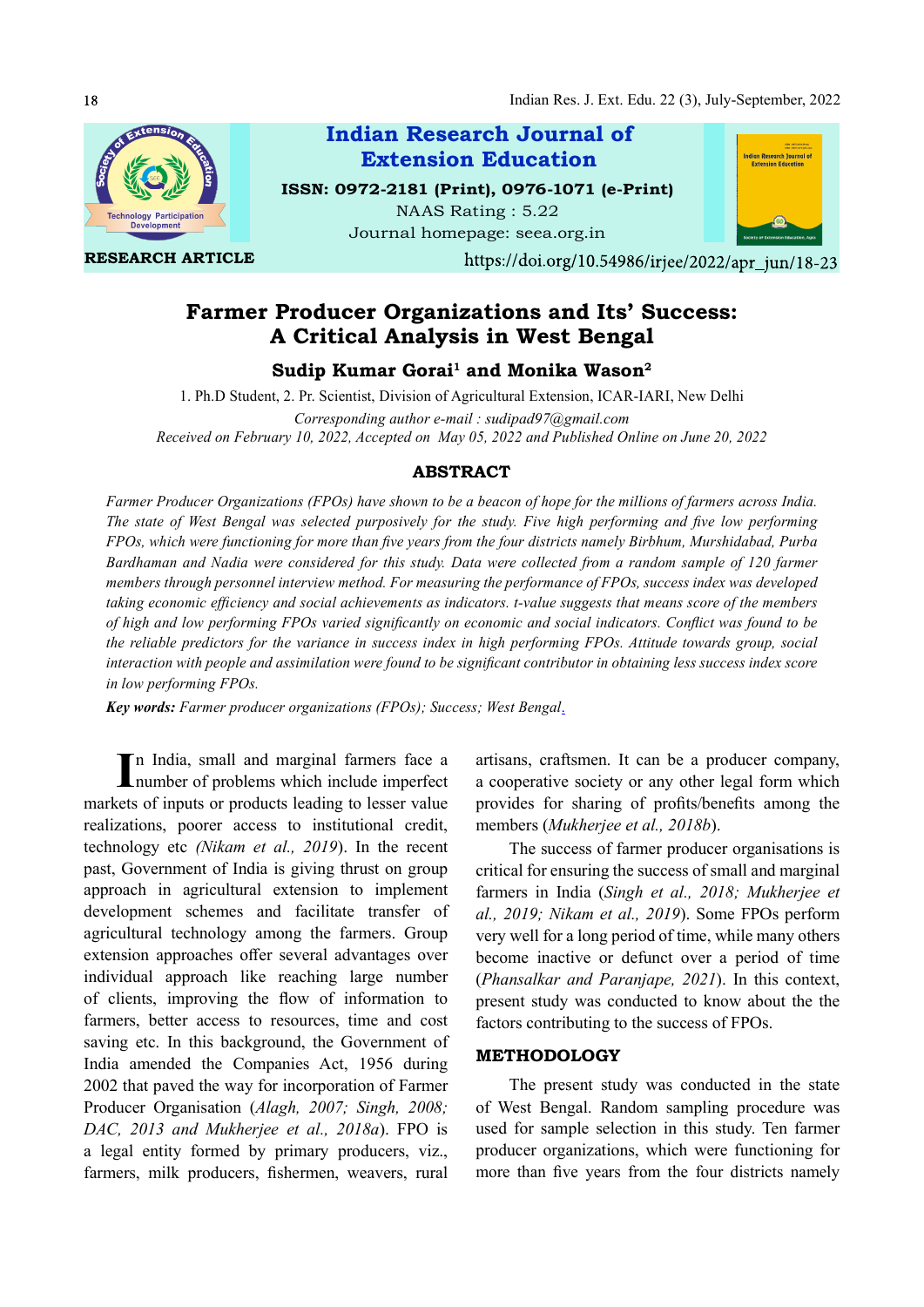Indian Res. J. Ext. Edu. 22 (3), July-September, 2022

Birbhum, Murshidabad, Purba Bardhaman and Nadia were selected for the study. Among these ten FPOs, five were high performing FPOs and five were low performing FPOs as graded by officials. Those FPOs which were engaged in agriculture related activity were considered for this study. From each farmer producer organizations 2 office bearers and 10 general members were selected randomly. Thus, the total sample size of the study was 120.

Success of the FPO can be operationally defined as the relative degree of accomplishments and achievements attained by FPO in terms of economic efficiency and social achievements over a period of time. The success factors for the organization were analysed through an index developed that contains a set of statements under the categories of economic indicators and social indicators. Respondents were asked to rate the statements in five point continuum with the score ranging from 5 to 1 on the basis of their agreement to the statements viz., 'to a very high extent', 'to high extent', 'to some extent', 'to low extent', 'to a very low extent'. Success Index for any individual in a Farmer Producer Organizations was calculated by dividing the total obtained scores on all indicators of success of the group with the maximum possible scores on all indicators of success and multiplying it by 100.

$$
SI = \frac{\text{Total obtained scores of FPO}}{\text{Max. possible scores of success}} \times 100
$$

 $SI=$  Success index =  $*100$ 

Simple correlation analysis and multiple regression analysis were done to identify the associated factors of success of Farmer Producer Organizations.

### RESULTS AND DISCUSSION

Components of success index of FPOs: For the study economic benefits accrued from FPO and social benefits received from FPO were selected as the indicators for analyzing the success of farmer producer organization. The parameters under economic indicators were: availability of subsidized inputs, support received from government and banks, use of improved technology, providing end to end solution to farmer's input services, improved production technologies, aggregation and marketing. These are related to provision of economic benefits to farmer members of FPO during crop cultivation period. In addition, some other economic indicators were: production per hectare increased, net return increased, bonus distributed to member-farmers,

Table 1. Distribution of respondents of FPOs based on economic and social indicators of success index

| Economic                  |              | High Performing Low Performing                 |
|---------------------------|--------------|------------------------------------------------|
| Indicators                | $FPOs(n=60)$ | $FPOs(n=60)$                                   |
| Mean                      | 31.58        | 23.68                                          |
| <b>Standard Deviation</b> | 2.14         | 4.80                                           |
| Range (Min - Max)         | $27 - 35$    | $14 - 35$                                      |
| t value                   | $11.622**$   |                                                |
| Social Indicators         | $FPOs(n=60)$ | High performing Low performing<br>$FPOs(n=60)$ |
| Mean                      | 42.81        | 34.11                                          |
| <b>Standard Deviation</b> | 2.06         | 5.40                                           |
| Range (Min - Max)         | $38 - 47$    | $25 - 48$                                      |
| t value                   | $11.641**$   |                                                |

direct marketing and better price realization distributed to member-farmers. These are the direct monetary benefits accrued to members. Farmers rating were recorded and total scores of economic indicators were computed for each respondent. The results are given in Table 1. Mean score of economic indicators of success of respondents of high performing FPOs was 31.58, but the standard deviation is 2.14 indicating consistency among the respondents on their economic indicators of success. This was also justified by the scores of respondents ranging from 27 to 35. In low performing FPOs, the mean score of economic indicators of success of respondents was 23.68, but the standard deviation being high at 4.80 indicated that variation was wider and the scores of economic indicators of success of respondents varied from 14 to 35. But the two samples of farmers were found to be significantly different on their economic indicators of success as evidenced from the t value being statistically significant at 0.01 level of probability.

On the other hand, the parameters under social indicators were: social equity attained (in terms of equitable distribution of opportunities), equitable access to organizational assets and resources, involvement of poor and marginal farmers in FPO, and involvement of all caste or religious groups of farming community. All these indicators focus on achieving equity and equality in society. Some other parameters were: ethical, fair and transparent dealings and transactions, social capital (mutual trust, faith, agreed-upon-norms) built, migration reduced in terms of number of wage days generated for local people, bargaining power of member-farmers increased, social prestige earned among member-farmers and quality consciousness enhanced among farmers. These indicators focused on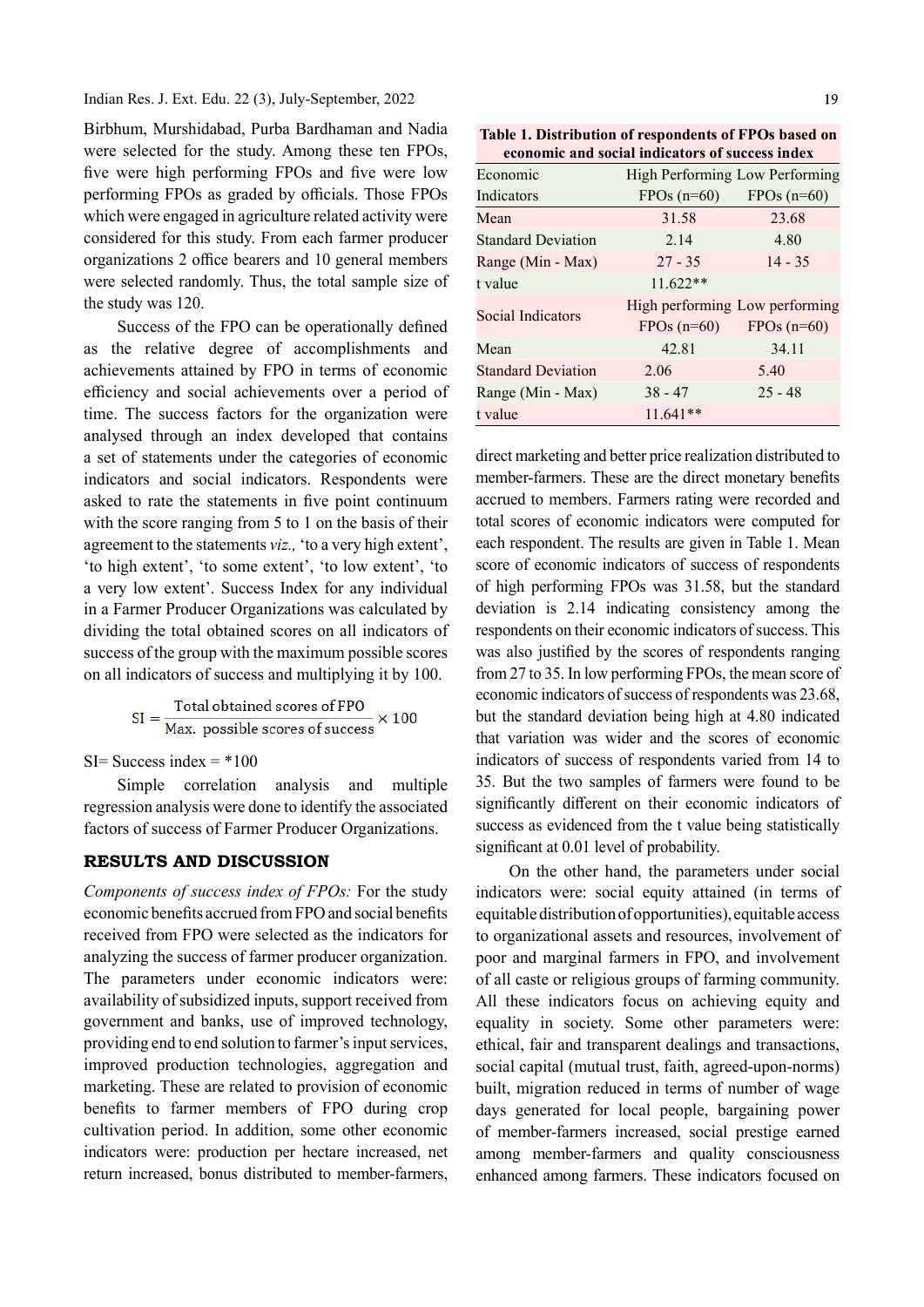other social benefits accrued to members and society in general. Mean score of social indicators of success of respondents of high and low performing FPOs was 42.81 and 34.11 respectively. And the two samples of farmers were found to be significantly different on their social indicators of success as evidenced from the t value being statistically significant at 0.01 level of probability.

Computation of Success Index: From Table 2, it can be seen that mean score of success index of respondents of high performing FPOs was 80.85, but the standard deviation is 4.57 indicating consistency among the respondents on their scores of success index. This was also justified by the scores of respondents ranging from 73.33 to 90. The frequencies fell into a highly skewed distribution towards higher scores of success index, with about 28.3 per cent being high on success index, about 71.7 per cent in medium category of success index. This means that the farmers of high performing FPOs were found to be enjoying moderate -high scores of success index and thus were quite successful on their group performance in FPO. In low performing FPOs, the mean score of success index of respondents was 64.22, but the standard deviation being high at 10.23 indicated that variation was wider and the scores of success index of respondents varied from 50 to 90. Here the frequencies on success index fell into a highly skewed distribution with 46.7 per cent of respondents having low scores of success index, and 45 per cent being in medium of scores of success index. But the two samples of farmers were found to be significantly different on their success index scores as evidenced from the t value being statistically significant at  $0.01$ level of probability.

Table 2. Distribution of respondents based on Success Index Score Success Index High Performing Low Performing<br>
FRO (C) FRO (C)  $FPOs(n=60)$  $FPOs(n=60)$ Mean 80.85 64.22 SD 4.57 10.23 Range (Min - Max) 73.33 - 90 50 - 90 t value 11.496<sup>\*\*</sup> Category  $\infty$  No.  $\%$  No.  $\%$ Low ( $\leq 61.04$ ) 0 0 28 46.7 Medium (61.04 – 84.02) 43 71.7 27 45.0 High ( $> 84.02$ ) 17 28.3 5 8.3 Total 60 100 60 100 \*\*Significant at 0.01 level

Indian Res. J. Ext. Edu. 22 (3), July-September, 2022

Identification of Associated Factors of Group Success: The relationship of socio-personal, socioeconomic, communication and socio-psychological characteristics with Success Index was established by simple correlation analysis and multiple regression analysis. The results of high performing FPOs were presented and later the results of low performing FPOs. High performing FPOs: In order to identify the factors associated with Group Success Index of high performing FPOs, correlation analysis was done and the results are given in Table 3. The results say that variables such as education, land holding, annual income, attitude towards FPO, attitude towards group, cooperation, accommodation, extension personnel and cosmopolite channel contact, personal localite channel contact, had positive association with group success index of members in high performing FPOs and were significant at 0.01 per cent level of probability. Variable such as social interaction with people also had positive association with success index of members in high performing FPOs, however it was significant at 0.05 per cent level of probability. Competition and conflict were negatively associated with group success index of members in high performing FPOs. Whereas, variables such as age, family size, occupation, farming

| писл ш шеп регитшие гт Оз                              |                            |  |  |  |
|--------------------------------------------------------|----------------------------|--|--|--|
| Characteristics                                        | Correlation<br>coefficient |  |  |  |
| Age                                                    | 0.059                      |  |  |  |
| Education                                              | $0.486**$                  |  |  |  |
| Occupation                                             | $-0.102$                   |  |  |  |
| Family size                                            | 0.032                      |  |  |  |
| Farming experience                                     | 0.110                      |  |  |  |
| Land holding                                           | $0.494**$                  |  |  |  |
| Annual income                                          | $0.409**$                  |  |  |  |
| Attitude towards FPO                                   | $0.556**$                  |  |  |  |
| Attitude towards group                                 | $0.616**$                  |  |  |  |
| Social interactions with people                        | $0.578*$                   |  |  |  |
| Cooperation                                            | $0.426**$                  |  |  |  |
| Competition                                            | $-0.496**$                 |  |  |  |
| Conflict                                               | $-0.622**$                 |  |  |  |
| Accommodation                                          | $0.512**$                  |  |  |  |
| Assimilation                                           | 0.190                      |  |  |  |
| Mass media exposure                                    | $-0.062$                   |  |  |  |
| Extension personnel and cosmopolite<br>channel contact | $0.717**$                  |  |  |  |
| Personal localite channel contact                      | $0.728**$                  |  |  |  |

Table 3. Simple correlation analysis of Group Success Index in high performing FPOs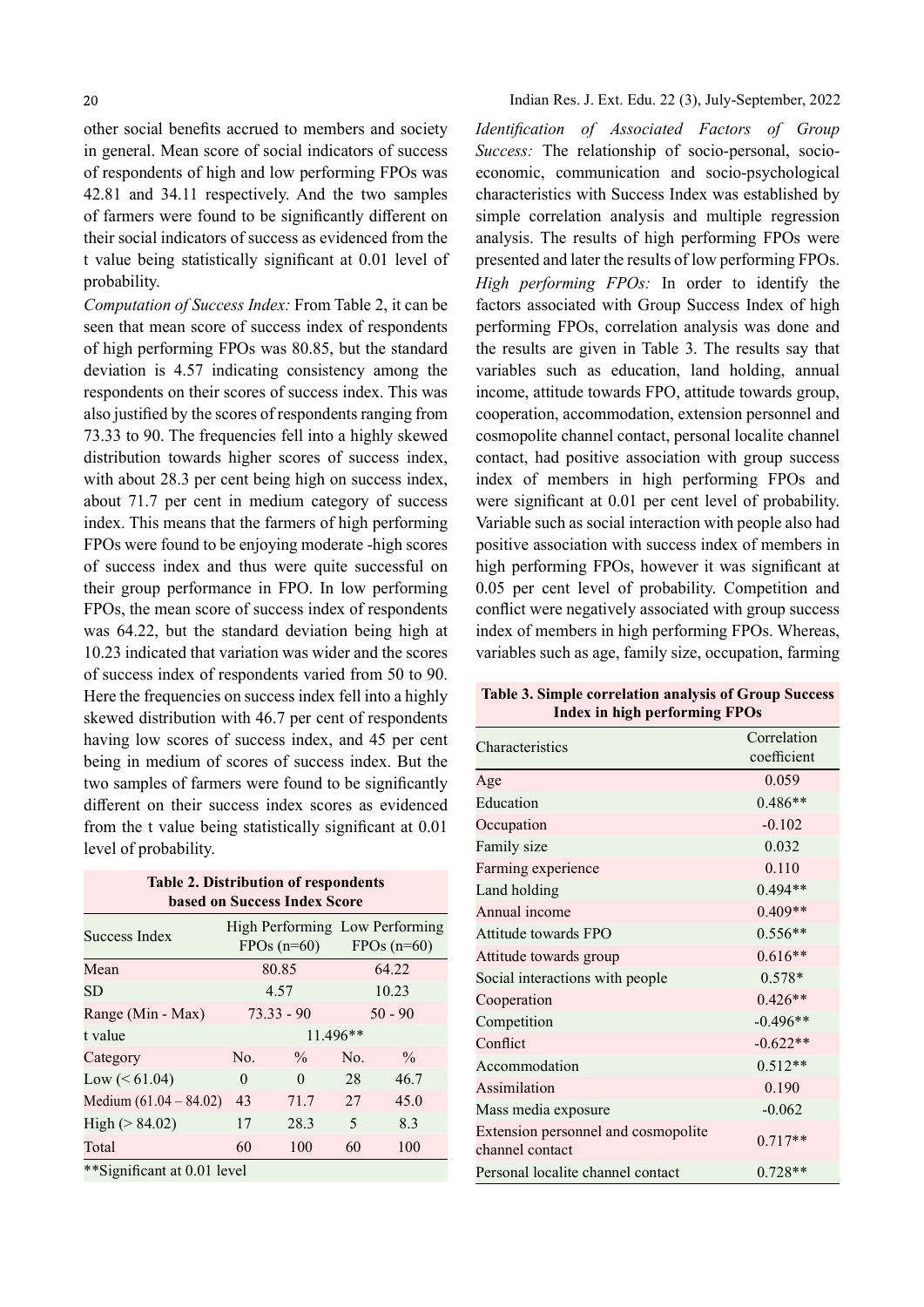| Group Success Index in high performing FPOs                   |                                |                                            |                              |           |         |  |
|---------------------------------------------------------------|--------------------------------|--------------------------------------------|------------------------------|-----------|---------|--|
| <b>Independent Variables</b>                                  | Unstandardized<br>Coefficients |                                            | Standardized<br>Coefficients | t         | P value |  |
|                                                               | $\mathbf{B}$                   | Std. Error                                 | Beta                         |           |         |  |
| (Constant)                                                    | 59.928                         | 10.595                                     |                              | 5.656     | .000    |  |
| Age                                                           | $-.033$                        | .031                                       | $-.104$                      | $-1.037$  | .306    |  |
| Education                                                     | .048                           | .140                                       | .041                         | .342      | .734    |  |
| Occupation                                                    | 1.476                          | 1.069                                      | .168                         | 1.380     | .175    |  |
| <b>Family Size</b>                                            | $-.646$                        | .323                                       | $-.199$                      | $-1.998$  | .052    |  |
| Farming Experience                                            | .040                           | .052                                       | .071                         | .759      | .452    |  |
| Land Holding                                                  | .210                           | .104                                       | .220                         | 2.021     | .050    |  |
| <b>Annual Income</b>                                          | $1.061E-7$                     | .000                                       | .001                         | .006      | .995    |  |
| <b>Attitude Towards FPO</b>                                   | .019                           | .033                                       | .084                         | .565      | .575    |  |
| <b>Attitude Towards Group</b>                                 | .015                           | .061                                       | .041                         | .237      | .814    |  |
| Social Interaction with People                                | .073                           | .197                                       | .054                         | .369      | .714    |  |
| Cooperation                                                   | .015                           | .079                                       | .022                         | .187      | .853    |  |
| Competition                                                   | .145                           | .126                                       | .237                         | 1.154     | .255    |  |
| Conflict                                                      | $-.245$                        | .080                                       | $-.422$                      | $3.051**$ | .004    |  |
| Accommodation                                                 | .147                           | .149                                       | .174                         | .991      | .327    |  |
| Assimilation                                                  | $-.113$                        | .102                                       | $-.124$                      | $-1.105$  | .276    |  |
| Mass Media Exposure                                           | $-.124$                        | .105                                       | $-.108$                      | $-1.178$  | .246    |  |
| <b>Extension Personnel and Cosmopolite Channel</b><br>Contact | .451                           | .278                                       | .373                         | 1.622     | .113    |  |
| Personal Localite Channel contact                             | .043                           | .490                                       | .023                         | .087      | .931    |  |
| $R^2=0.721$                                                   |                                | $F = 5.883$ , at 18, 41 degrees of freedom |                              |           |         |  |
| **Significant at 0.01 level                                   |                                |                                            |                              |           |         |  |

| Table 4. Multiple linear regression analysis of members with |  |
|--------------------------------------------------------------|--|
| <b>Group Success Index in high performing FPOs</b>           |  |

experience, assimilation and mass media exposure had no significant association with group success index of members in high performing FPOs.

Multiple linear regression analysis: The method of multiple linear regression was used for predicting the relative contribution of independent variables to the dependent variable, success index. For this a regression equation was fitted keeping success index scores as dependent variable with eighteen independent variables. The results of multiple regression analysis for the high performing FPOs are presented in Table 4. The results showed that about 72.1 per cent of variance in dependent variable group success index of respondents of high performing FPOs could be explained by the variables included in the regression equation as can be seen from  $\mathbb{R}^2$  being 0.721, which is significant at 0.01 level of probability. F test value at 18, 41 degrees of freedom was statistically significant at 0.01 level of probability. Among all the independent variables, only

one variable was found to be significant, i.e., conflict, which was negative and significant at 0.01 level of probability. Indeed, it is one variable most significant in adversely affecting group atmosphere in the FPO, leading to feelings of low success especially among respondents of high performing FPOs. The results were in conformity with Patkar et. al. (2012), Ragasa and Golan (2012) and Venkattakumar et al. (2019).

Conflict is a social process operating in the FPO that causes rift among the sub groups of FPO. Conflict occurs when some members attempted to pursue their own personal agenda against the common interests of all members. This may happen due to allegations that the whole produce of one or two farmers were not procured, whereas the fact remains that after proper grading process, only a part of the produce was found fit for taking. Such activities or feelings of mistrust may cause low feelings of success among members. Hence conflict, as a disjunctive social process was found to be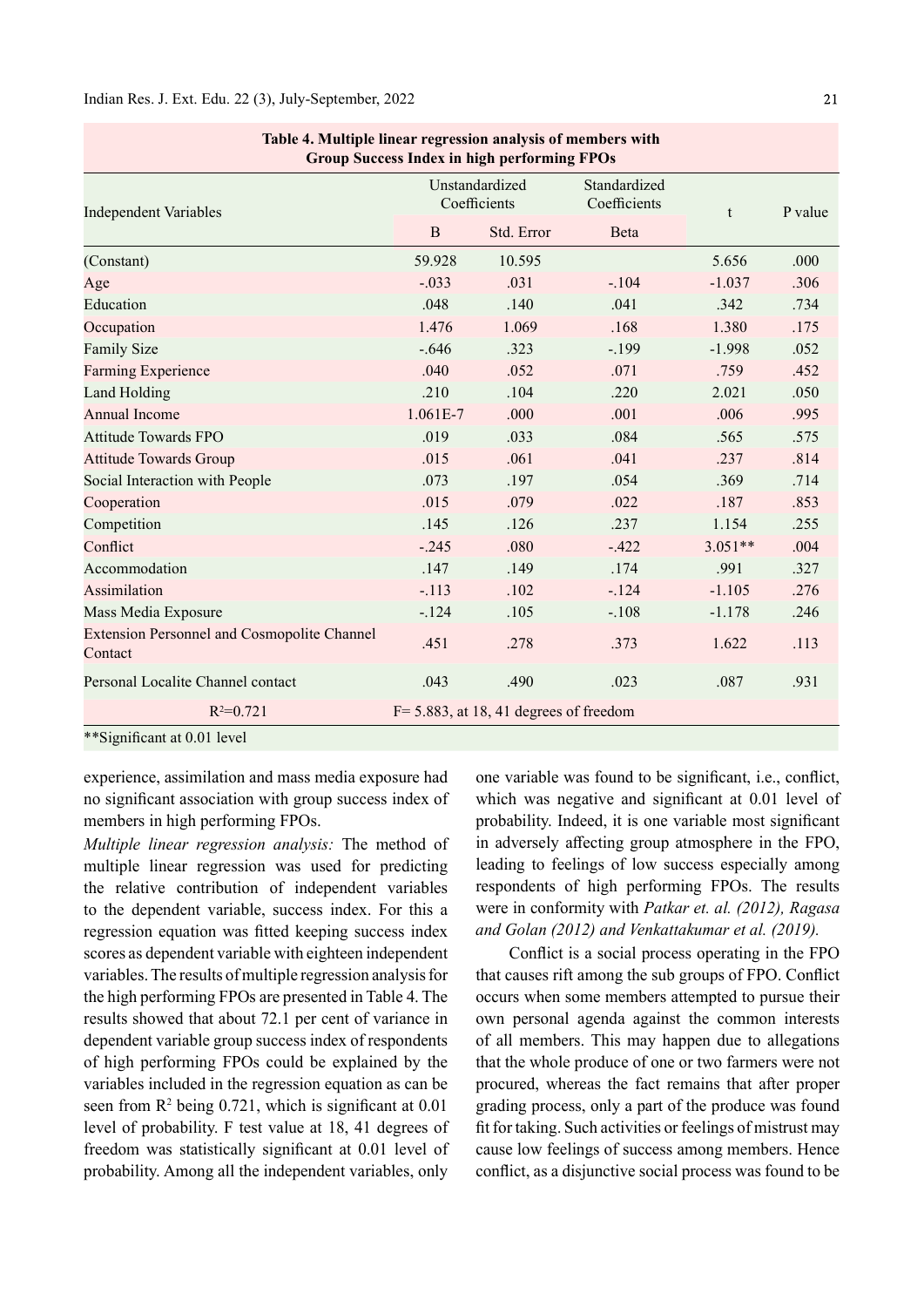Table 5. Simple correlation analysis of Group Success of members in low performing FPOs

| Correlation |  |
|-------------|--|
| coefficient |  |
| 0.008       |  |
| 0.193       |  |
| 0.010       |  |
| $-0.254$    |  |
| $-0.014$    |  |
| $0.293*$    |  |
| $0.454**$   |  |
| $0.418**$   |  |
| $0.752**$   |  |
| $0.540**$   |  |
| $0.342**$   |  |
| $-0.312*$   |  |
| $-0.310*$   |  |
| 0.144       |  |
| $0.445**$   |  |
| $0.319*$    |  |
| $0.623**$   |  |
| $0.277*$    |  |
|             |  |

Table 6. Multiple linear regression analysis of low performing

| <b>FPOs</b>                                               |              |           |                             |           |              |
|-----------------------------------------------------------|--------------|-----------|-----------------------------|-----------|--------------|
|                                                           |              |           | Unstandardized Standardized | t         | $\mathbf{P}$ |
| <b>Independent Variables</b>                              | Coefficients |           | Coefficients                | value     | value        |
|                                                           | B            | <b>SE</b> | Beta                        |           |              |
| (Constant)                                                | 25.897       | 12.251    |                             | 2.114     | .041         |
| Age                                                       | .003         | .133      | .002                        | .025      | .980         |
| Education                                                 | .300         | .337      | .092                        | .891      | .378         |
| Occupation                                                | $-.062$      | 1.977     | $-.003$                     | $-.031$   | .975         |
| <b>Family Size</b>                                        | $-.709$      | .674      | $-.089$                     | $-1.051$  | .300         |
| Farming experience                                        | $-157$       | .142      | $-.114$                     | $-1.106$  | .275         |
| Land holding                                              | $-.183$      | .240      | $-.070$                     | $-.762$   | .450         |
| Income                                                    | 8.095E-5     | .000      | .149                        | 1.263     | .214         |
| Attitude towards FPO                                      | .066         | .045      | .130                        | 1.461     | .152         |
| Attitude towards group                                    | .387         | .107      | .377                        | $3.615**$ | .001         |
| Social interaction                                        | .954         | .368      | .250                        | 2.593*    | .013         |
| Cooperation                                               | .094         | .105      | .079                        | .888      | .380         |
| Competition                                               | .086         | .183      | .041                        | .470      | .641         |
| Conflict                                                  | $-.238$      | .157      | $-.136$                     | $-1.516$  | .137         |
| Accommodation                                             | $-.123$      | .113      | $-.099$                     | $-1.091$  | .281         |
| Assimilation                                              | .322         | .125      | .274                        | $2.585*$  | .013         |
| Mass Media Exposure                                       | .360         | .216      | .147                        | 1.672     | .102         |
| Extension personnel and<br>cosmopolite channel<br>contact | .112         | .222      | .063                        | .506      | .616         |
| Personal localite channel                                 | $-.350$      | .504      | $-.065$                     | $-.695$   | .491         |
|                                                           |              |           |                             |           |              |

 $R^2$ =0.795, F= 8.817 at 18, 41 df, \*\*significant at 0.01 level,

\*significant at 0.05 level

a reliable predictor for the variance in group success of the high performing FPOs.

Low performing FPOs: In order to identify the factors associated with Success Index of low performing FPOs, correlation analysis was done and the results are given in Table 5. It was found from the results in Table 5, that annual income, attitude towards FPO, attitude towards group, social interaction with people, cooperation, assimilation, and extension personnel and cosmopolite channel contact had positive association with group success index of members in low performing FPOs and were significant at 0.01 level of probability. Variables such as land holding, mass media exposure and personal localite channel contact also had positive association with group success index of members in low performing FPOs, however they are significant at 0.05 level of probability. Competition and conflict were negatively associated with group success index of members in low performing FPOs and were significant at 0.05 level of probability. Competition and conflict being disjunctive forces have found to reduce group success within the low performing FPOs. Whereas, variables such as age, education, occupation, family size, farming experience, accommodation had no significant association with group success index of members in low performing FPOs.

Multiple linear regression analysis: For this a regression equation was fi tted keeping group success index scores as dependent variable with eighteen independent variables. The results of multiple regression analysis for the low performing FPOs are presented in Table 6. The results showed that about 79.5 per cent of variance in dependent variable of group success index of respondents of low performing FPOs could be explained by the variables included in the regression equation as can be seen from  $\mathbb{R}^2$  being 0.795, as F test vale at 18, 41 degrees of freedom was statistically significant at 0.01 level of probability. Among all the independent variables,